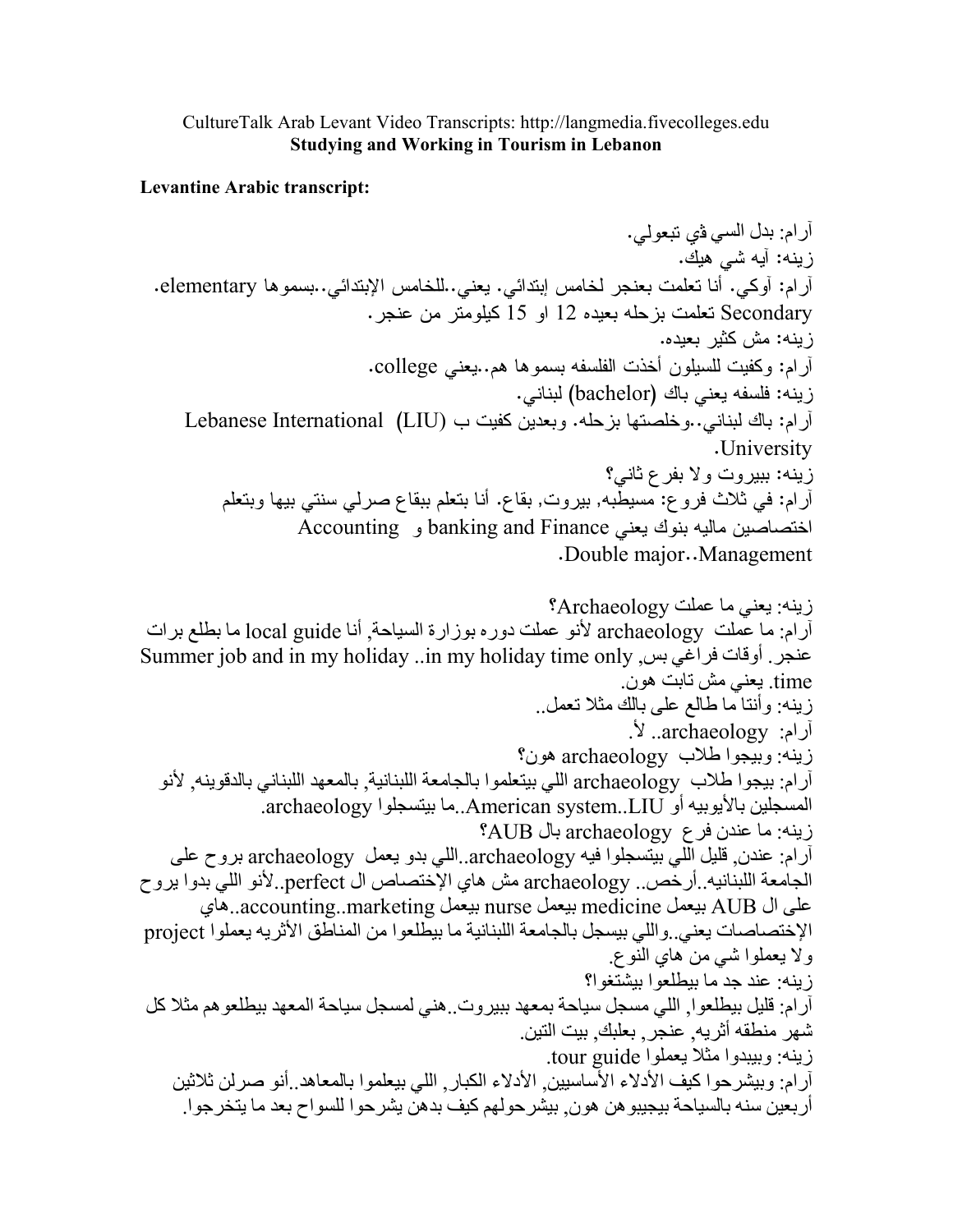## **English translation:**

"Studying Tourism"/ "Historic Anjar-2"

Aram: You want my c.v.?

Zeina: Yeah, something like that.

Aram: Okay. I went to school in Anjar, up to fifth grade, elementary (they call it "elementary"). I went to Zahleh for secondary school, about 12-15 kilometers from Anjar.

Zeina: Not very far.

Aram: And I finished with a philosophy concentration in secondary school. "College."

Zeina: Philosophy meaning a Lebanese Bac<sup>1</sup>?

Aram: Lebanese Bac. So I finished in Zahleh. And then I started at LIU – Lebanese International University.

Zeina: In Beirut -- or at another branch?

Aram: There are three branches. Saida, Beirut, Bekaa. I went to Bekaa. I've been there for two years and I'm learning two specialties: bank and finance, and accounting management double major.

 $1$  Baccalaureat – Fr. French high school system terminating in exams in different subjects. Students must pass the exams in order to receive their diplomas.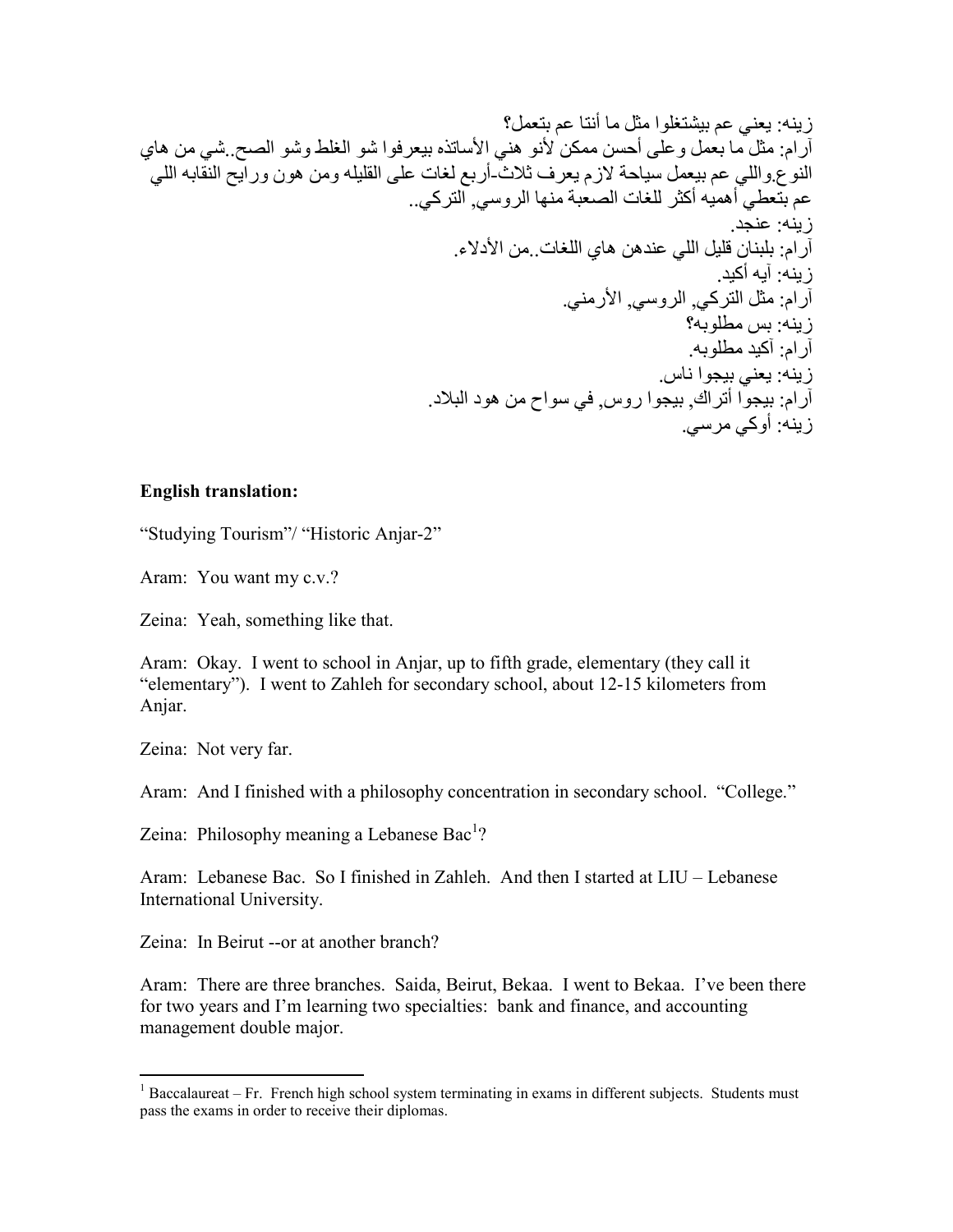Zeina: So you didn't study archaeology.

Aram: I didn't study archaeology because I took a course at the Ministry of Tourism. I'm a local guide, I don't leave Anjar. Free time only. In my holiday time only.

Zeina: So you don't –

Aram: Summer job and holiday time. I don't do this all the time.

Zeina: And you don't want to do….

Aram: Archaeology? No.

Zeina: No. And do archaeology students come here from AUB or…

Aram: Archaeology students from the Lebanese University or from the Lebanese Institute…Dikwani, come here. Because the ones who are enrolled at AUB or LIU or in the American system don't enroll in archaeology programs.

Zeina: They don't have archaeology departments at AUB?

Aram: They have them but very few people register in them. People who want to study archaeology go to the Lebanese University. It's cheaper. Archaeology isn't a … specialization. People do medicine, nursing, marketing, accounting...these specializations. And people who enroll at the Lebanese University don't go to archeological sites to do projects or things like that.

Zeina: Really? They don't go out and...

Aram: Very few do. If you're enrolled in tourism (at Dikwani or the Beirut Institute) they…the Institute makes them go out. For example every month an archeological site: Anjar, Baalbeck, Beit ittteen…

Zeina: And they study to be tour guides?

Aram: They explain how…the main guides that teach at the institutes, who've been in tourism for 30, 40 years – They bring them here and they explain how to explain [things] to tourists after they've graduated.

Zeina: Work like you're doing.

Aram: Like I'm doing, and better, maybe. Because their professors know what's right and what's wrong. Something like that. And people doing tourism have to know three to four languages, at least. And the people in charge of these programs are placing emphasis on hard languages like Russian, Turkish ….